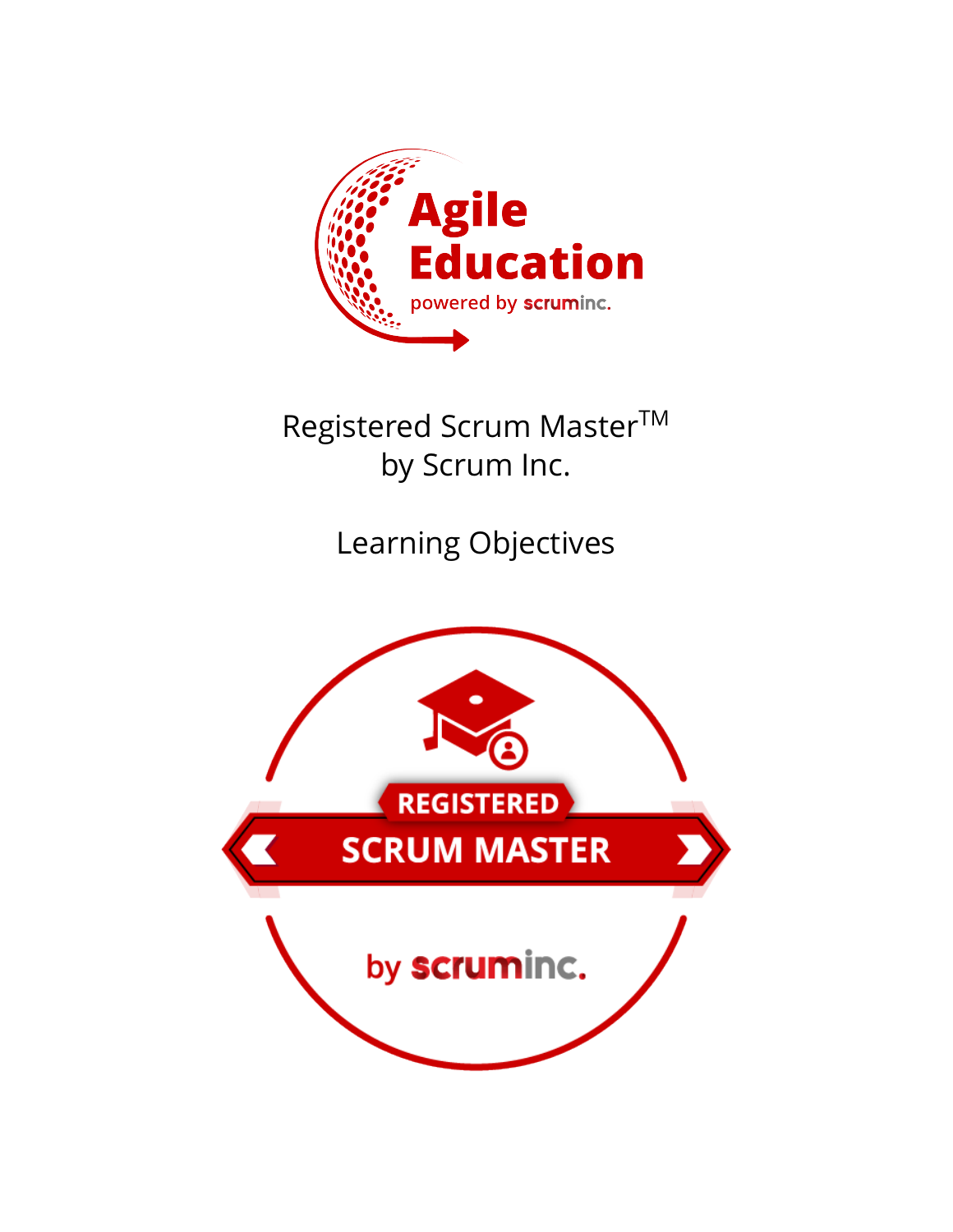

# **Preamble**

This document lays out the Learning Objectives for the Registered Scrum Master™ course. The focus of the Registered Scrum Master acourse is on the application of knowledge and skills within and beyond the context of the course. The learning outcomes are designed to offer instructors an opportunity for reflection on the course content, to set standards by which the success of the course will be evaluated, and to provide useful methods for assessing students' learning. Instructors should create an interactive and meaningful learning experience that incorporates their own real-world examples and practical knowledge.

# **1 Core Scrum**

## **1.1 The Scrum Framework**

By the end of this course, students will be able to:

- Explain that Scrum is a lightweight framework that can be applied in any industry and domain; yet, while Scrum is adaptable to different contexts, the core framework remains the same across implementations.
- Explain the value of agility over traditional project management in today's rapidly changing marketplace.
- List the five Scrum Values and explain how they relate to one another.
- Recognize that successful use of Scrum depends on people becoming more proficient in living the five Scrum Values: Commitment, Focus, Openness, Respect, and Courage.
- Relate hands-on experience with iterative development to their own working context.
- Express the value of sharing learnings and insights across teams.
- Explain that a product is a vehicle to deliver value and could be a service, a physical product, or something more abstract.
- Give at least one example of Scrum or Scrum@Scale® outside of IT.

## **1.2 The Origins of Scrum** *(Optional)*

- Explain how Dr. Sutherland's experience in making work visible at West Point lead to the transparency emphasized in Scrum today.
- Recognize the influence that Dr. Sutherland's experience as a fighter pilot, responding to change over following a plan, has had on Scrum.
- Recognize how Dr. Sutherland's background working as a cancer researcher gave rise to a statistical understanding of which small steps lead to healthier change, and that each small step will open or close doors in the evolution of a system.
- Describe the OODA loop as it relates to overcoming resistance to change.
- Discuss the significance of '2-sword combat' (e.g., balancing short and long term needs and goals) and 'winning a war without firing a single shot' (e.g., an Agile transformation without firing a single person) in the context of business.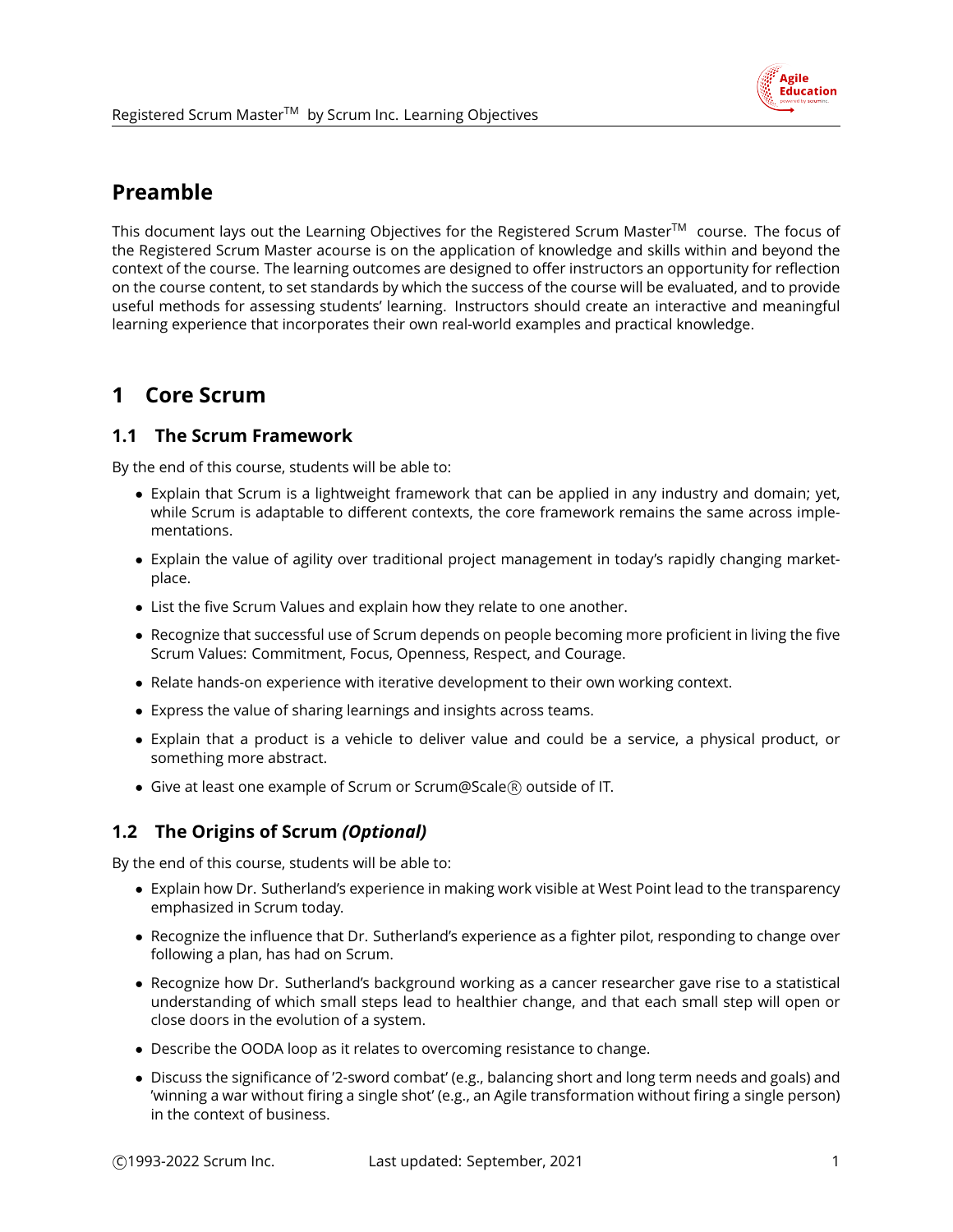## **1.3 The Scrum Team**

By the end of this course, students will be able to:

- State that the fundamental unit of Scrum is the Scrum Team, which consists of one Scrum Master, one Product Owner, and Developers.
- Explain that the Scrum Team is a cross-functional, cohesive unit of professionals focused on the Product Goal, and is self-managing, meaning they internally decide who does what, when, and how.
- Distinguish the three Scrum roles, identify what each is accountable for, and explain how they work together to balance quality, sustainability, and the creation of business value with a focus on the customer.
- Describe the benefits of cross-functional teams over siloed teams.
- Explain the value of T-shaped Team Members and identify techniques for encouraging T-shaped growth and development.
- Discuss why Scrum Teams should be small & stable, collaborative, self-managing and self-organizing.
- Recognize that the Scrum Master and Product Owner are *part of* the Scrum Team, not *apart from* it.

### **1.3.1 Developers**

By the end of this course, students will be able to:

- Recognize that the word "Developers" in Scrum is intended to simplify, not exclude, and applies to all individuals on the Scrum Team who are working on the Increment, regardless of industry or domain.
- State that the Developers own the 'how' and have autonomy over the techniques they use to achieve the Product Goal.
- Explain that Developers are accountable for:
	- **–** Creating a plan for the Sprint, the Sprint Backlog.
	- **–** Instilling quality by adhering to a Definition of Done.
	- **–** Adapting their plan each day toward the Sprint Goal.
	- **–** Holding each other accountable as professionals.

### **1.3.2 Scrum Master**

- Describe how and why the Scrum Master owns the Scrum process.
- Explain why the Scrum Master should focus on speed and shortening the feedback loop while helping the team maintain a sustainable pace.
- Explain why the Scrum Master is accountable for improving the Scrum Team's effectiveness.
- Recognize that the Scrum Master is a true leader who serves the Scrum Team and the larger organization by coaching them on the Scrum process; making work visible; ensuring that the Scrum Events take place and are positive, productive, and kept within the time-box; causing the removal of impediments the Scrum Team's progress; and maintaining a focus on continuous improvement.
- Explain why the Scrum Master and Product Owner are a pair and must work together to implement the Scrum and Agile values, find techniques for effective Backlog management, collaborate with stakeholders, and clearly communicate the vision, priority, and goals to the team.
- Provide real-world examples of Scrum Master challenges and propose ways of addressing them.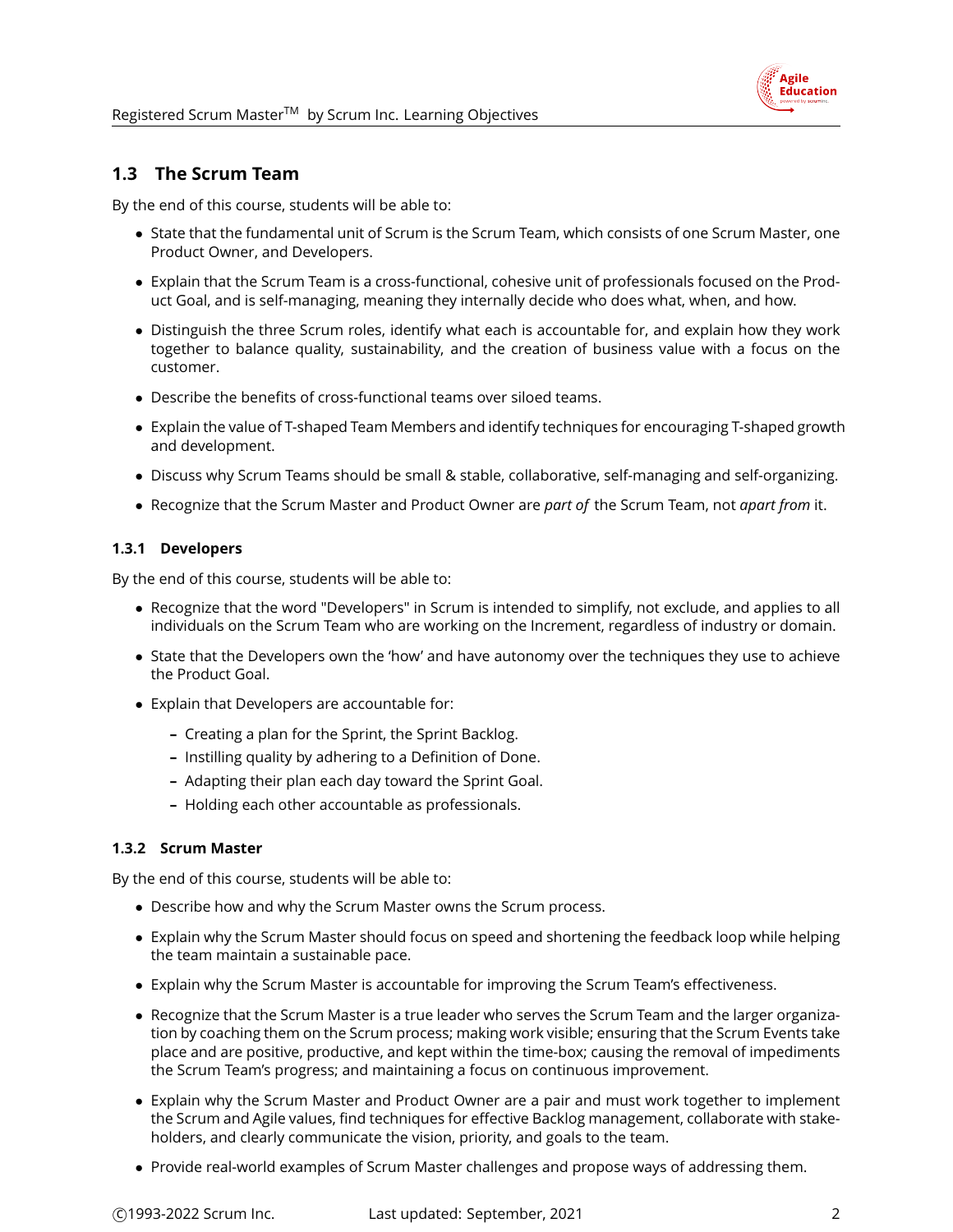### **1.3.3 Product Owner**

By the end of this course, students will be able to:

- State that the Product Owner is accountable for maximizing the value of the work done by the Scrum Team.
- Explain why the Product Owner is responsible for clearly communicating the Product Goal to the team and for developing a Backlog to achieve that Product Goal.
- Recognize that the Product Owner has the final say on the ordering of the Product Backlog.
- Describe why the Product Owner should spend half of their time with customers and stakeholders and the other half of their time with the Scrum Team.
- Explain that for Product Owners to succeed, the entire organization must respect their decisions.

### **1.3.4 Leadership/Management**

By the end of this course, students will be able to:

- Discuss the notion of servant leadership and explain how this differs from traditional command and control management.
- Explain why servant leadership is key to building an agile system.
- Explain why leadership must create the environment and culture for Scrum to succeed.
- Explain why leadership is responsible for eliminating organizational debt.
- Distinguish areas of waste and areas of value in traditional management practices.
- Describe how the value-add responsibilities of traditional project management are distributed across the three Scrum Roles.
- Give an example of servant leadership.

### **1.4 Scrum Events**

#### **1.4.1 The Sprint**

- Recognize the Sprint as a fixed time-box of one month or less, in which the team produces a "done" Product Increment.
- Explain the importance of having a stable Sprint cadence, especially with regard to Velocity.
- Describe why shorter Sprint cycles are preferred to longer Sprint cycles.
- Explain that during the Sprint, no changes are made that would endanger the Sprint Goal, and only the Product Owner has the authority to cancel the Sprint.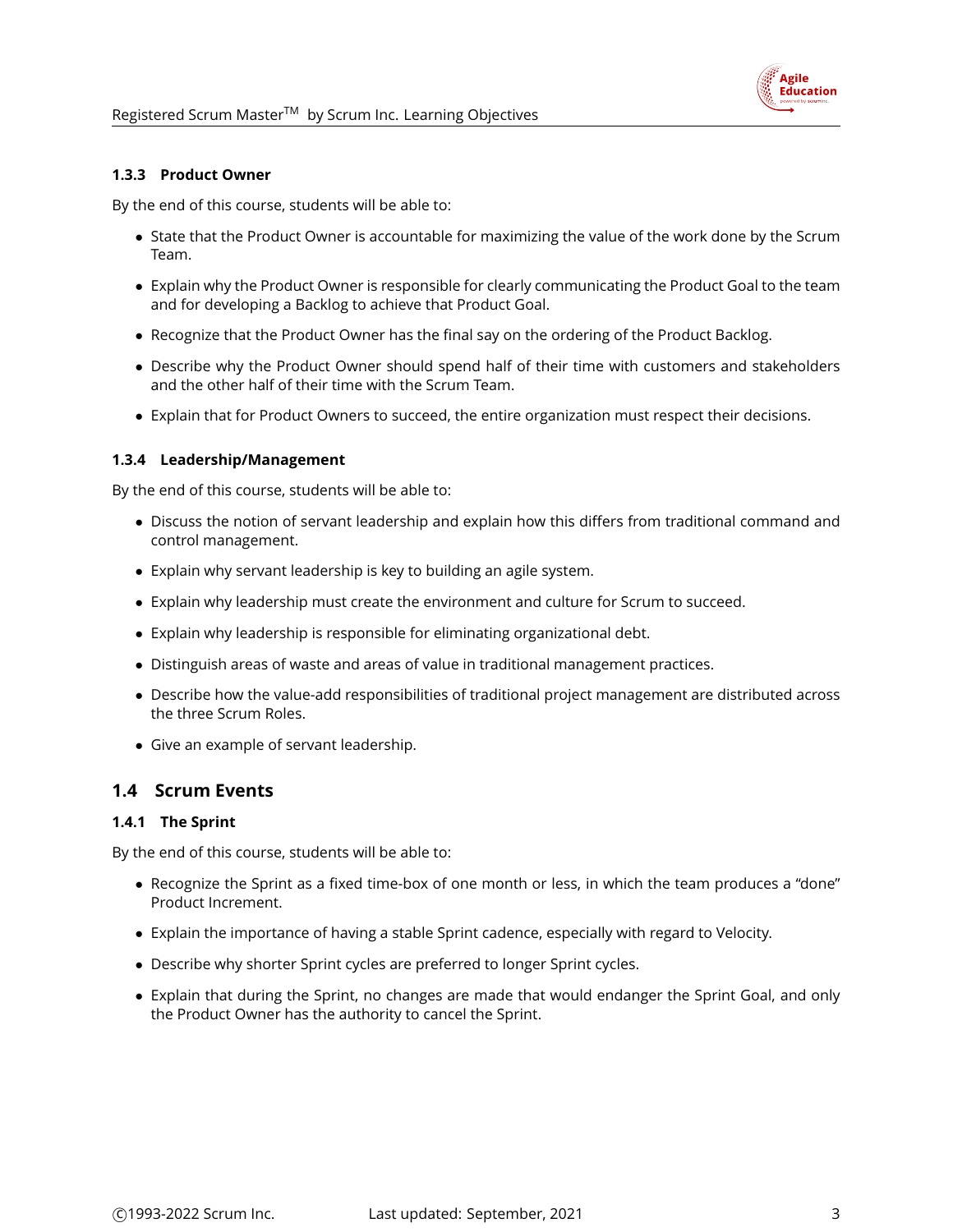

#### **1.4.2 Product Backlog Refinement**

By the end of this course, students will be able to:

- Recognize that the Scrum Team should dedicate up to 10% of their Sprint length to refining the Product Backlog.
- Recognize that Product Backlog Items (PBIs) can be any size and become more granular and detailed as they get closer to execution.
- Create PBIs using a format that incorporates the "who," "what," and "why" (e.g., user story format).
- Explain why we want to get PBIs in a "ready" state and give examples of 'Definitions of Ready.'
- Distinguish 'Definition of Done' from 'Acceptance Criteria.'
- Apply story-slicing techniques that enable swarming on PBIs.
- Recognize that the Product Backlog can change at any time.
- Explain that if the Definition of Done is not an organizational standard, the Scrum Team must create a Definition of Done appropriate for the product.

### **1.4.2.1 Estimation**

- Discuss why only those doing the work estimate it.
- Recall at least two empirically supported reasons for why estimating in points is better than estimating in time.
- Describe relative size estimation, which may include estimates of effort or value.
- Identify at least two methods for estimating PBIs with points (e.g., planning poker and affinity estimation).
- Practice estimating PBIs using points.

### **1.4.3 Sprint Planning**

- Explain that the Sprint Backlog is made up of the Sprint Goal, the Product Backlog Items selected for the Sprint, plus the plan for delivering them.
- Recognize that Sprint Planning is time-boxed to two hours (or less) per week of Sprint.
- Explain that Sprint Planning addresses three topics: Why the Sprint is valuable, What can be Done in the Sprint, and How the chosen work will get done.
- Discuss real-world examples of the three topics covered in Sprint Planning.
- Describe the importance of having a Sprint Goal that is motivating and achievable.
- Recognize that the Scrum Master should help the team confirm their capacity so they know how much work to pull into the Sprint.
- Discuss why only "ready" PBIs should be pulled into the Sprint Backlog.
- State that the Sprint Backlog is one of the three Scrum artifacts.
- Explain that a Kaizen, or process improvement experiment, should be at the top of the Sprint Backlog.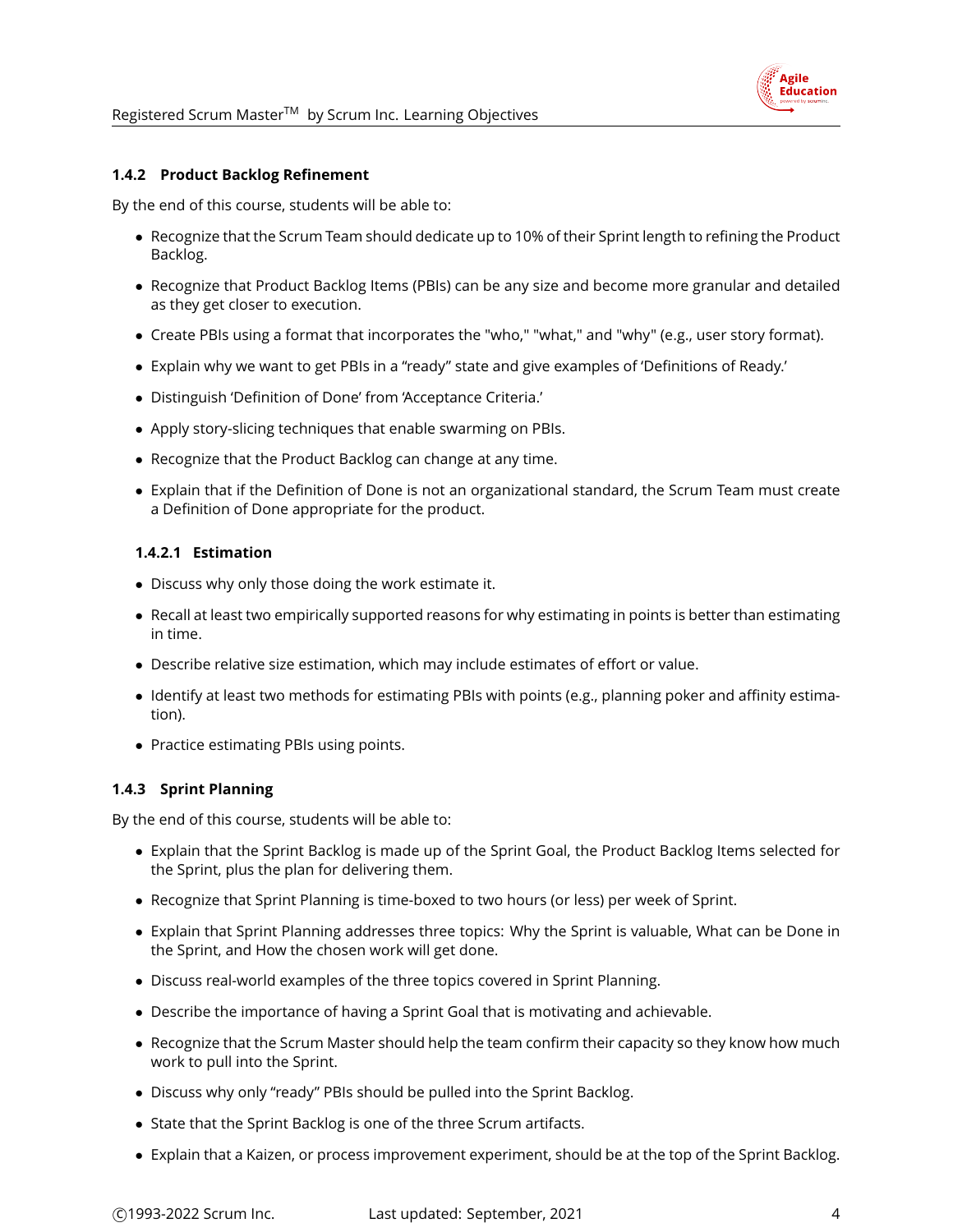#### **1.4.4 Sprint Review**

By the end of this course, students will be able to:

- Explain that the purpose of the Sprint Review is to inspect the outcome of the Sprint and determine future adaptations.
- Explain that the Sprint Review is a working session and the Scrum Team should avoid limiting it to a presentation.
- State that the Sprint Review is time-boxed to one hour (or less) per week of Sprint.
- Describe that the objective of the Sprint Review is to demonstrate a working increment for the purpose of getting feedback and updating the Product Backlog.
- Explain that only work that has met the Definition of Done is demonstrated at the Sprint Review.
- Explain that the Product Owner is responsible for getting the right people in the room to give feedback and collaborate during the Sprint Review.
- Discuss the impact of any work that was pulled into the Sprint Backlog but, for one reason or another, did not get done.

### **1.4.5 Sprint Retrospective**

By the end of this course, students will be able to:

- State that the Sprint Retrospective is time-boxed to 45 minutes (or less) per week of Sprint.
- Describe the purpose of the Sprint Retrospective and the importance of the Retrospective for continuous improvement.
- Discuss the importance of the Scrum Team identifying and agreeing on a measurable process improvement experiment (Kaizen) to try in a future Sprint based on reflection of previous Sprint.
- Explain that during the Sprint Retrospective, the Scrum Team discusses what went well during the Sprint, what problems were encountered, and how those problems were (or were not) solved.
- Relate the importance of identifying the current state and target condition when deciding on experiments for improving the process.
- Differentiate velocity trends for teams that practice Kaizen versus teams that don't.
- Demonstrate at least one method for facilitating a Sprint Retrospective.

#### **1.4.6 Daily Scrum**

- Describe the purpose of the Daily Scrum as a meeting for the Developers to inspect progress toward the Sprint Goal, identify and remove impediments, and adapt their plan for the next day of work so they are better able to achieve the Sprint Goal.
- Explain that the daily scrum intensifies focus, improves communication and promotes quick decisionmaking.
- Explain why the result of the Daily meeting should reflect improved flow (and Process Efficiency of PBIs).
- State that the Daily Scrum is time-boxed to 15-minutes per day and should take place at the same time and location each day of the Sprint.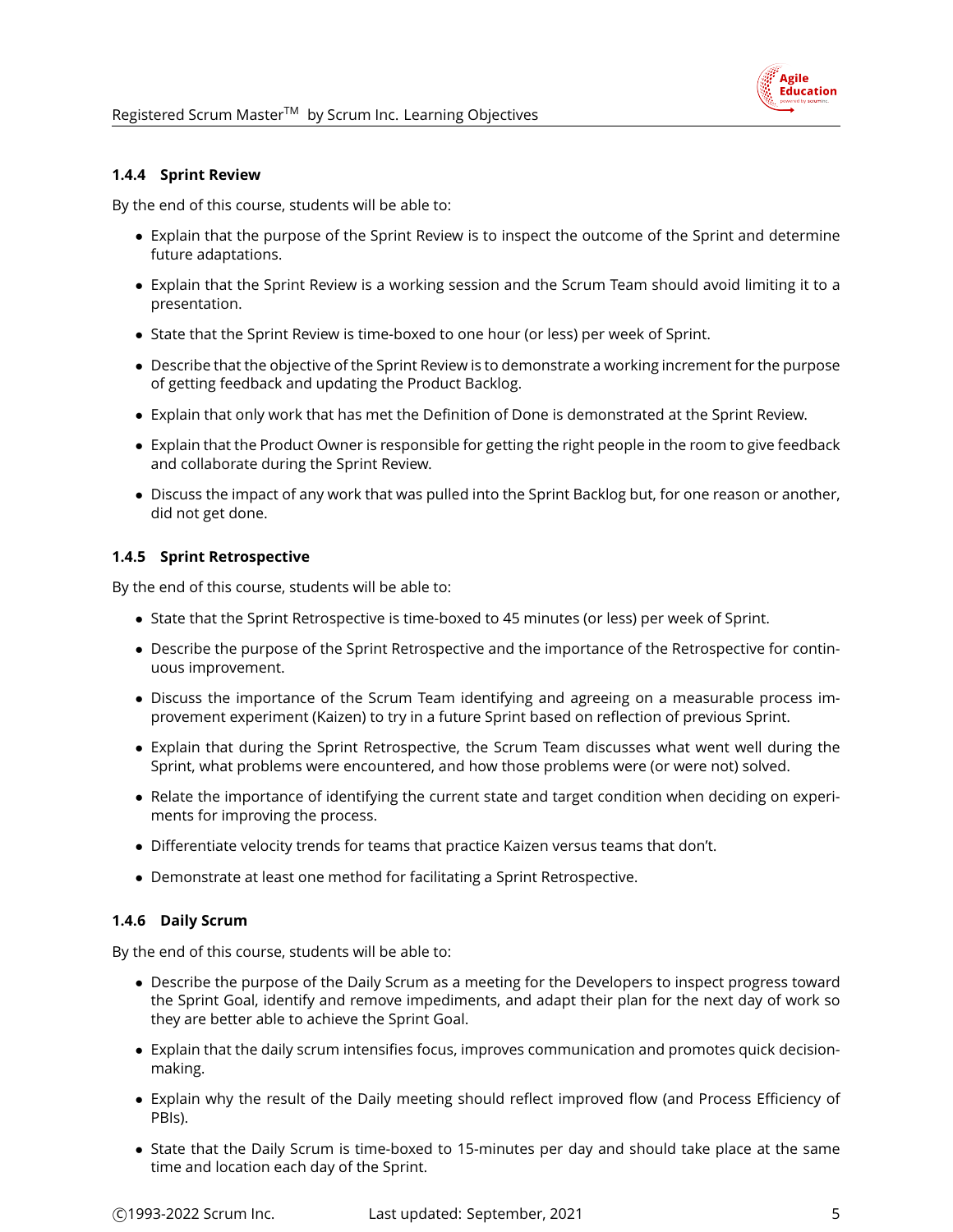

Registered Scrum Master™ by Scrum Inc. Learning Objectives

- Identify techniques for motivating team spirit and maximizing the effectiveness of the Daily Scrum.
- Explain how the Daily Scrum can be used in a scaled context to align multiple teams that have a common goal or a need to coordinate.
- Recognize symptoms of an unhealthy Daily Scrum and an unhealthy Scrum board.
- Explain the Scrum Master's role in the Daily Scrum.

## **1.5 Scrum Artifacts**

By the end of this course, students will be able to:

- Identify the three Scrum Artifacts (Product Backlog, Sprint Backlog) and how they are produced in, or help guide, the five Scrum events.
- State the commitment for each Scrum Artifact (Product Goal, Sprint Goal, Definition of Done) and explain its purpose.

# **2 Lean Principles**

By the end of this course, students will be able to:

- Describe a Kaizen mindset and explain how small, iterative changes can lead to revolutionary leaps.
- Describe the three pillars of Scrum Transparency, Inspection, and Adaptation,– which implement the work of Ogunnaike and Ray.
- Explain the importance of reducing and eliminating waste in the system.
- Perform a root-cause analysis (e.g., using the '5 Whys' technique).
- Assess the Process Efficiency of their Scrum Team and recall that the definition of Lean is a Process Efficiency of 25% or higher.
- Explain how the work of Takeuchi and Nonaka on Lean and the Toyota Production System paved the way for Scrum.
- Describe the origins of the name 'Scrum' from Takeuchi and Nonaka's 'New New Product Development Game.'
- Recognize that a Lean mindset suggests that you address a defect immediately after it is identified as opposed to a mindset where defects are stored to be fixed later.

# **3 Agile Manifesto**

- Recognize the four values of the Agile Manifesto and their significance in the context of complex adaptive systems.
- Identify the 12 principles of the Agile Manifesto and describe their function in guiding practices that support teams in implementing and executing with agility.
- Explain that Scrum is one of the driving forces that gave rise to the Agile movement and predates the Agile Manifesto.
- Explain why the majority of "Agile" teams are late, over-budget, and with unhappy customers (i.e., not agile) and explain what needs to be done to fix that.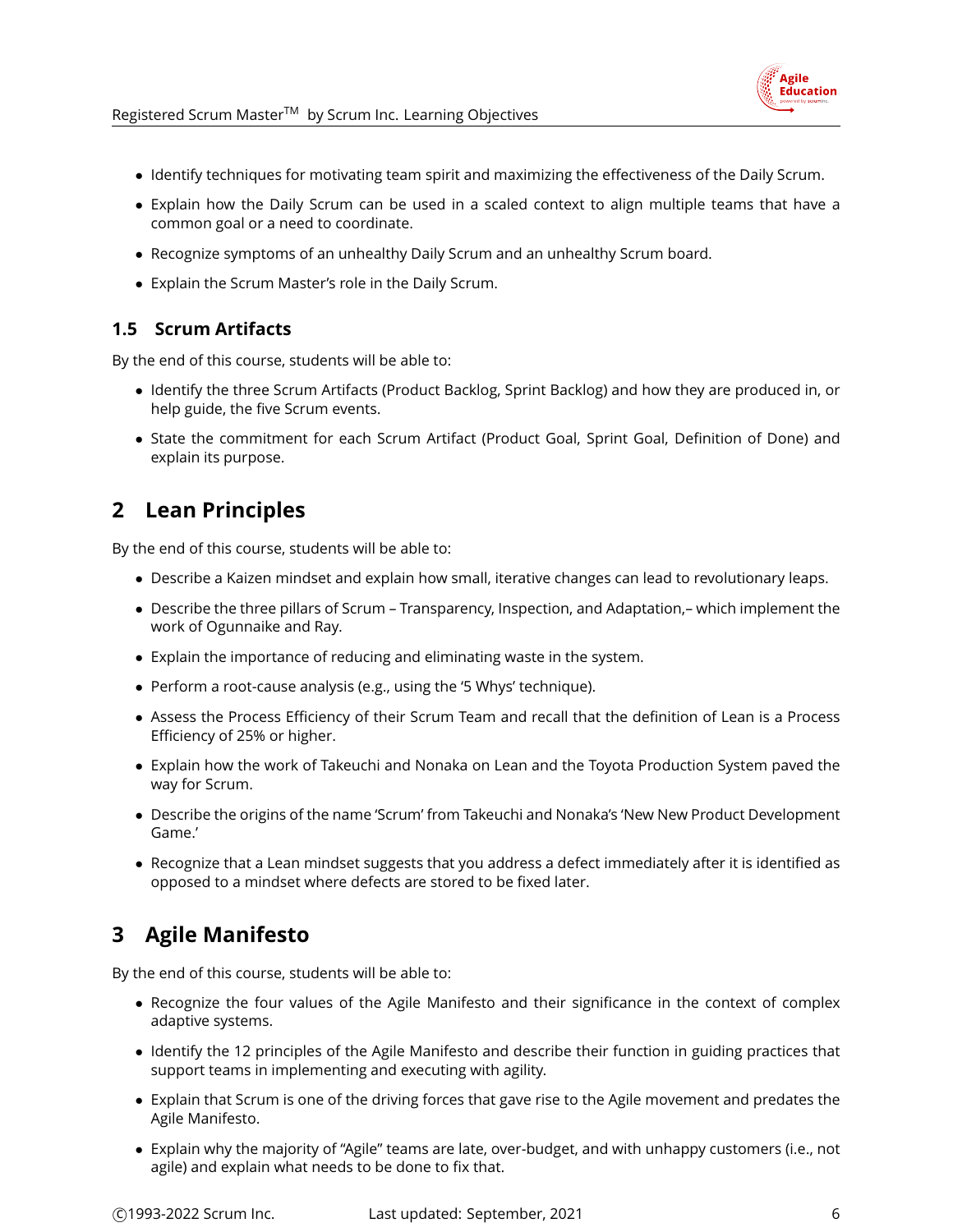

Registered Scrum Master™ by Scrum Inc. Learning Objectives

# **4 Patterns of High Performing Teams**

By the end of this course, students will be able to:

- Recommend multiple ways to double a Scrum Team's production in one Sprint.
- Identify which of the Patterns are generative and promote or enhance the effectiveness of other patterns, and explain how.
- Explain the advantage of adding the Patterns to Scrum to achieve increased productivity.
- Recognize the evidence-based nature of the Patterns in the Scrum Pattern Language.

### **4.1 Yesterday's Weather**

By the end of this course, students will be able to:

- Apply Yesterday's Weather to determine how much work should be pulled into a Sprint.
- Explain how this Pattern is generative to the Pattern of 'Teams that Finish Early Accelerate Faster.'

### **4.2 Happiness Metric**

By the end of this course, students will be able to:

- Explain that happiness is a leading indicator of productivity.
- Describe why maintaining a sustainable pace is important for happiness.
- Apply the Happiness Metric pattern to assess the happiness of their teams.
- Demonstrate how this pattern can be used to facilitate conversation during the Sprint Retrospective.

## **4.3 Teams that Finish Early Accelerate Faster**

By the end of this course, students will be able to:

- Explain the rationale behind not committing to more work than the team has been able to complete in previous Sprints.
- Describe how the 'Yesterday's Weather' and 'Interrupt Buffer' patterns reinforce the 'Teams that Finish Early Accelerate Faster' pattern.

## **4.4 Stable Teams**

By the end of this course, students will be able to:

- Recite Brook's law and describe how it relates to the 'Stable Teams' pattern.
- Discuss the cost of context switching and how this impacts unstable teams.
- Explain why team performance and effectiveness improves for Stable teams.

### **4.5 Swarming**

- Explain what Swarming is.
- Explain that teams that don't Swarm are less likely to meet their Sprint commitments.
- Describe the cost of context switching and the impact Swarming has on Process Efficiency, throughput and quality.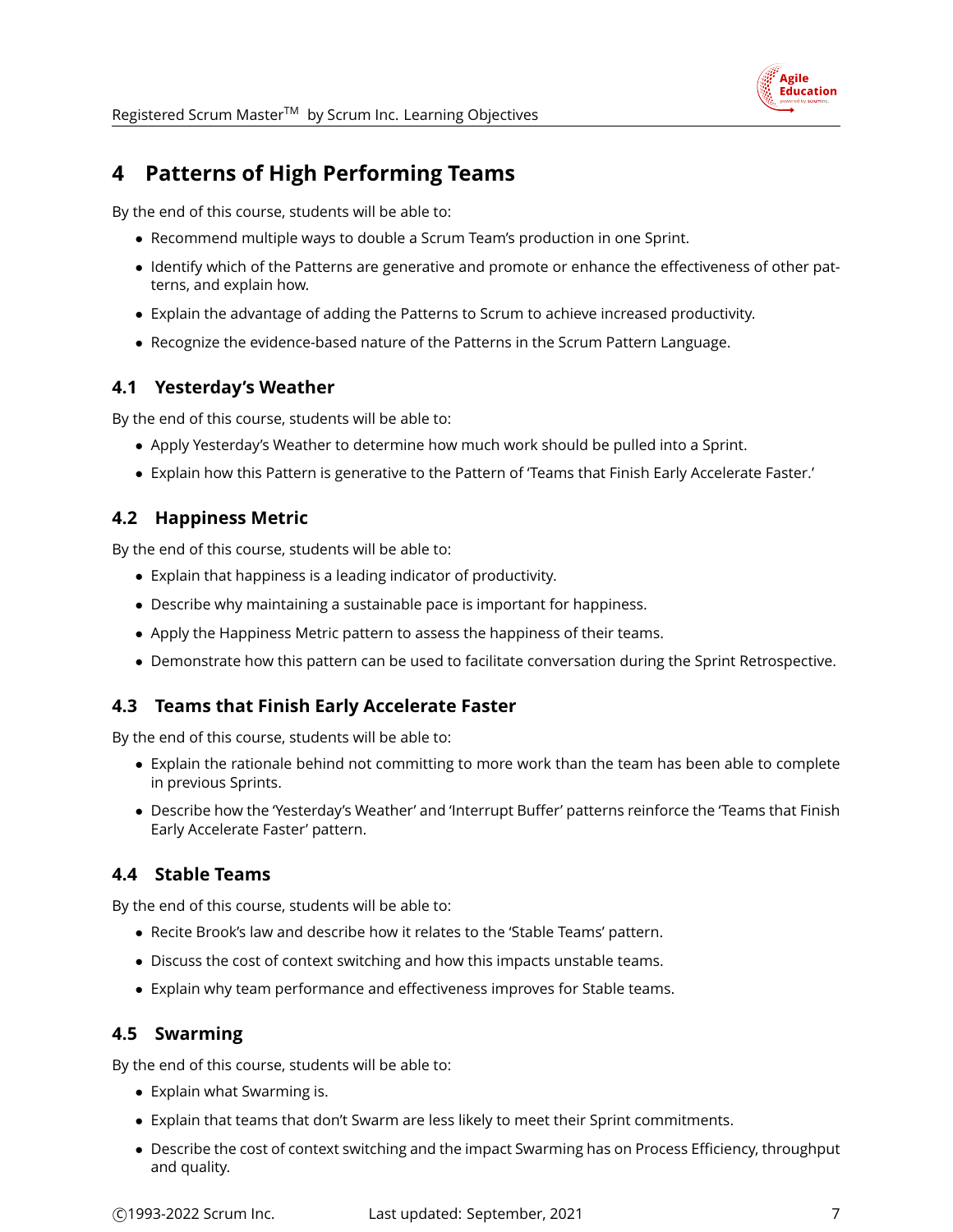

### **4.6 Interrupt Buffer**

By the end of this course, students will be able to:

- Determine the amount of interrupts that should be planned for based on Yesterday's Weather.
- Recognize that the Product Owner should still prioritize interrupts that are brought into the interrupt buffer.
- Explain that when the interrupt buffer is full, new interrupts that are higher priority than other PBIs in the Sprint Backlog will cause the Sprint to be aborted and the team must re-plan the remainder of the Sprint.
- Describe how this pattern can help reduce interrupts and lead to Finishing Early, making it a generative pattern.

## **4.7 Good Housekeeping (formerly Daily Clean Code)**

By the end of this course, students will be able to:

- Describe the Toyota Production System's Andon Cord approach to dealing with defects and how this approach and mindset encourages Swarming, making it another generative pattern.
- Recognize the impact and cost of fixing a defect outside of the Sprint.
- Discuss how to deal with defects discovered inside versus outside of the Sprint differently.

### **4.8 Scrum Emergency Procedure**

By the end of this course, students will be able to:

- Explain what to do when it becomes obvious by mid-Sprint that the Sprint will fail.
- Identify the steps in the Scrum Emergency Procedure in the correct order: Innovate > Offload Backlog > Reduce Scope > Abort the Sprint.

# **5 Scrum@Scale**

### **5.1 Descaling**

By the end of this course, students will be able to:

- Recognize that having different interpretations of Scrum across teams will present significant challenges when scaling a Scrum implementation.
- Explain the importance of descaling, running a Lean scrum, and starting with a small group of teams that get Scrum working well before scaling.
- Recognize that dysfunctions at the team-level will only be magnified at scale.

## **5.2 Scaling the Scrum Master**

- Explain how the Scrum Master role scales in Scrum@Scale.
- Recognize the Scrum of Scrums Master (SoSM) as a new role in Scrum@Scale.
- Identify the Executive Action Team (EAT) as the Scrum Master for the organization.